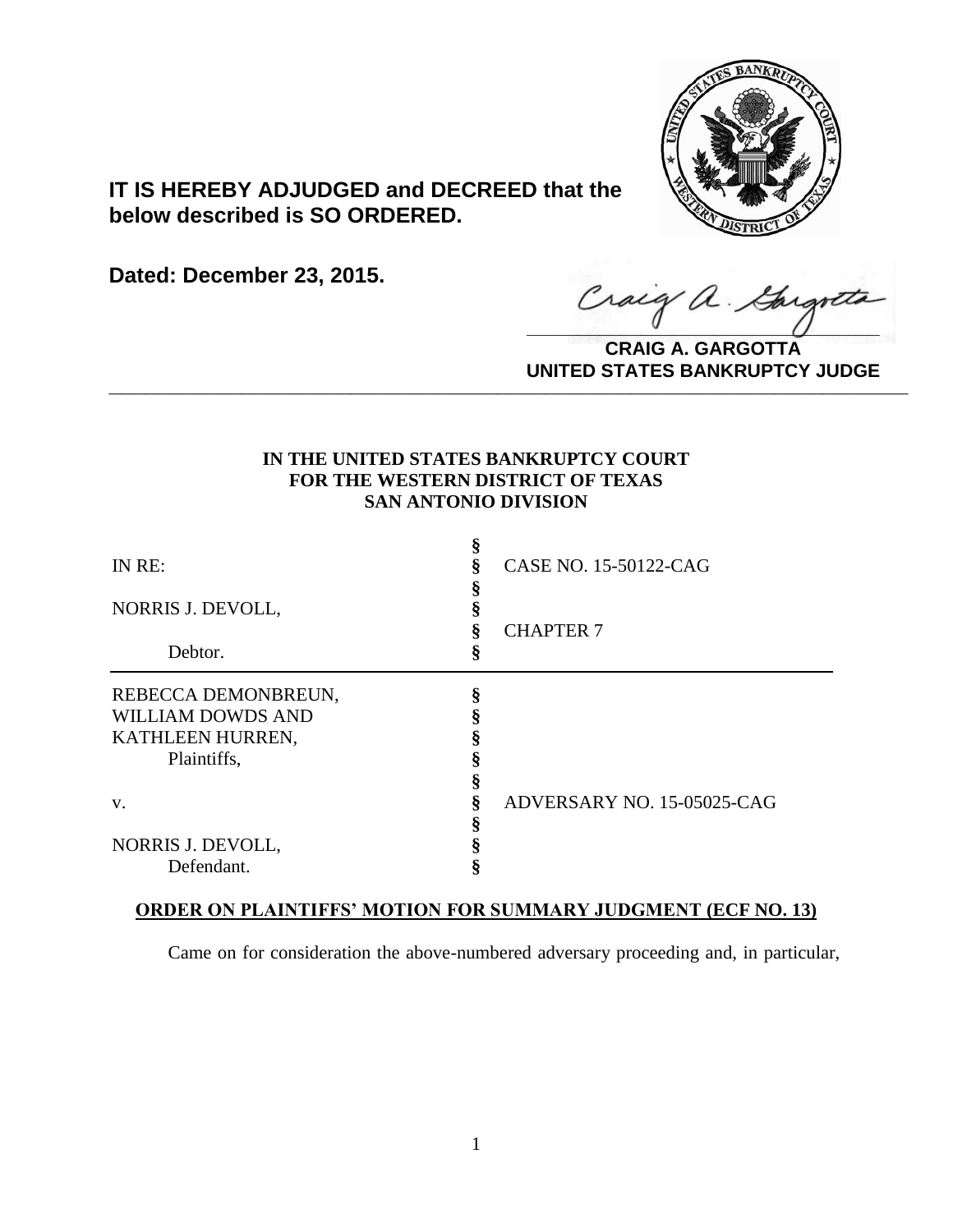Plaintiffs' Motion for Summary Judgment (ECF No.  $13<sup>1</sup>$ ) and Defendant's Response thereto (ECF No. 15). The Court also considered Plaintiffs' Reply to Defendant's Response (ECF No. 23), Defendant's Response to Plaintiffs' Reply (ECF No. 27), and Plaintiffs' Sur-Reply to Defendant's Response to Plaintiffs' Reply (ECF No. 29). This Court took the matter under advisement without the necessity of a hearing. After considering the pleadings and arguments of counsel contained therein, the Court finds that Plaintiffs' Motion for Summary Judgment should be granted, in part and denied, in part.

As an initial matter, the Court finds that it has jurisdiction over this proceeding under 28 U.S.C. §§ 157(b) and 1334 (2012). This matter is a core proceeding under 28 U.S.C. §§ 157(b)(2)(I) (determinations as to the dischargeability of particular debts), in which the Court may enter a final order. Venue is proper under 28 U.S.C. §§ 1408 and 1409. This matter is referred to the Court pursuant to the District's Standing Order of Reference.

#### **PROCEDURAL BACKGROUND AND PARTIES' CONTENTIONS**

Debtor Norris J. Devoll ("Defendant") filed a voluntary petition under Chapter 7 of the Bankruptcy Code on January 7, 2015. On April 13, 2015, Plaintiffs Rebecca Demonbreun, William Dowds and Kathleen Hurren ("Plaintiffs") filed their Original Complaint to determine Dischargeability of Debt alleging that a state court judgment entered against Defendant is nondischargeable in bankruptcy under 11 U.S.C. §  $523(a)(2)(A)$ .<sup>2</sup>

The parties agree that on or about February 16, 2010, the 288th District Court of Bexar County, Texas awarded a judgment in favor of Plaintiffs Rebecca Demonbruen and William Dowd and against Defendant in the amount of \$114,721.00, plus court costs, prejudgment

<sup>&</sup>lt;sup>1</sup> Unless otherwise noted, all references to "ECF" herein refer to documents filed in Adversary Case No. 15-05025cag.

<sup>2</sup> Unless otherwise indicated, all references are to 11 U.S.C. *et seq*.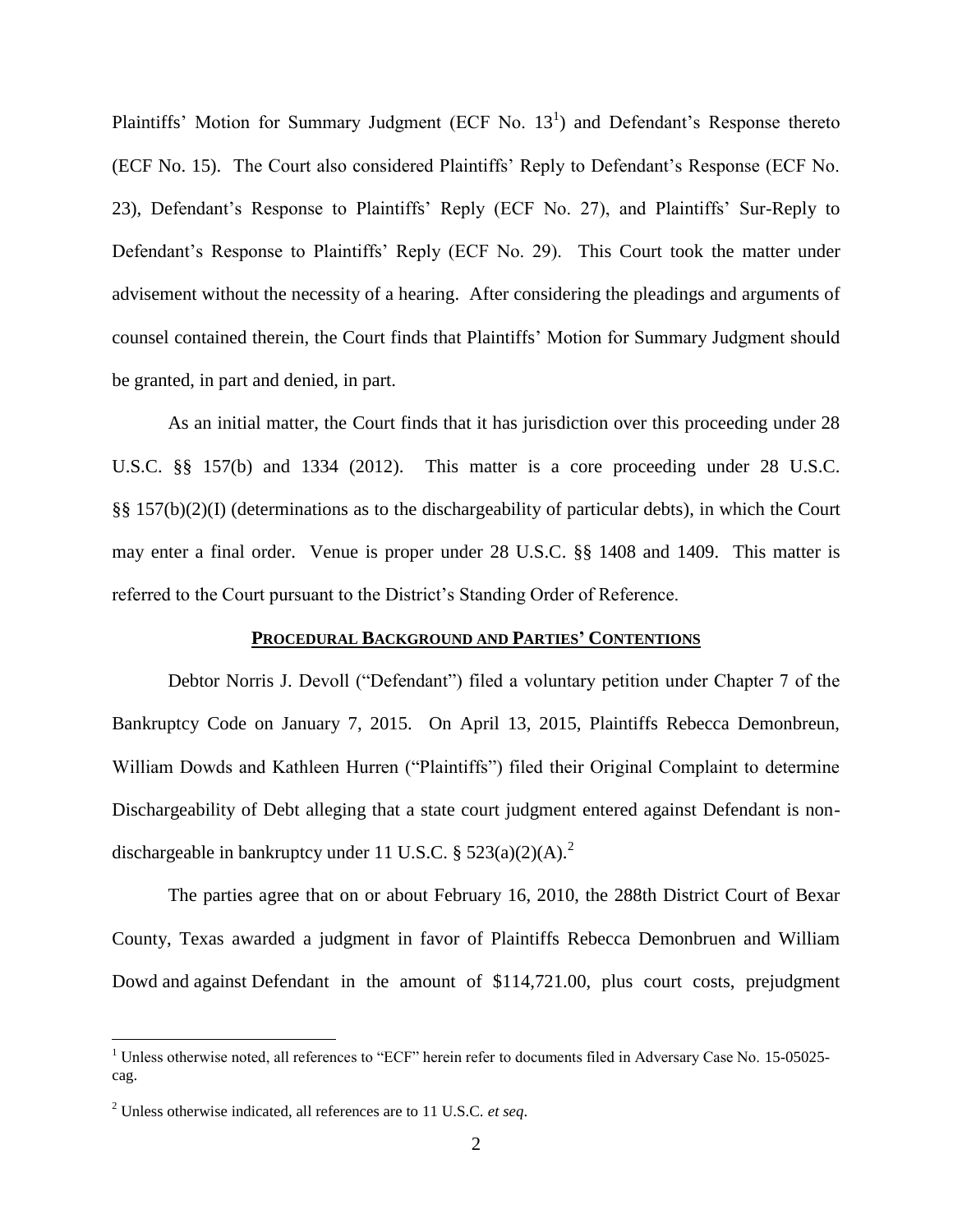interest, and attorney's fees (hereinafter "State Court Judgment"). The parties agree that the State Court Judgment is based on the jury's findings pursuant to the Texas Deceptive Trade Practices Act ("DTPA") and is a final judgment.<sup>3</sup> The parties also agree that Plaintiffs obtained a turnover order but dispute whether appointment of the receiver, Kathleen Huron, was to assist Plaintiffs in collecting on the State Court Judgment. Finally, the parties agree that the Fourth Court of Appeals affirmed the State Court Judgment in its own Memorandum Opinion (hereinafter "Appellate Opinion"), and the Supreme Court of Texas declined writ of error.

Plaintiffs argue that, in the underlying state court action, Plaintiffs alleged and proved that Defendant had committed intentional and knowing misrepresentations and failures to disclose regarding the condition of the home he sold to Plaintiffs on which Plaintiffs relied to their damage. Plaintiffs assert that collateral estoppel and/or res judicata prevent re-litigation of whether Defendant obtained money from Plaintiffs by false pretenses, a false representation, or actual fraud. Plaintiffs argue that the issue of whether Defendant intentionally violated the DTPA was actually litigated in the prior state court action, and was a necessary part of the judgment entered in that case. Further, Plaintiffs quote the appellate court's ruling upholding the "jury's conclusion that Devoll misrepresented the condition of the property with the intention of inducing Demonbreun and Dowds into a transaction they would not have otherwise entered into" as affirmation of the jury's alleged finding of the requisite intent necessary to satisfy § 523(a)(2)(A). Therefore, Plaintiffs argue that the State Court Judgment should be deemed nondischargeable under  $\S$  523(a)(2)(A) as a matter of law.

 $3$  Plaintiffs incorrectly assert that Defendant admitted in paragraphs 6 and 7 of his answer that the "[state court] judgment was based on the jury's verdict finding that DeVoll had intentionally violated the DTPA in connection with his sale of a home to Plaintiffs ...." Having reviewed the Plaintiffs' Complaint and Defendant's Amended Answer, the Court concludes that Defendant only admitted that the judgment was entered and its amount (*see* Paragraph 6) and that the judgment was based on the jury's verdict pursuant to the Texas Deceptive Trade Practices Act (*see* Paragraph 7). Defendant specifically denied that the judgment constitutes a viable claim under § 523 and thus, denied the assertion that the jury's verdict found a knowing and intentional violation.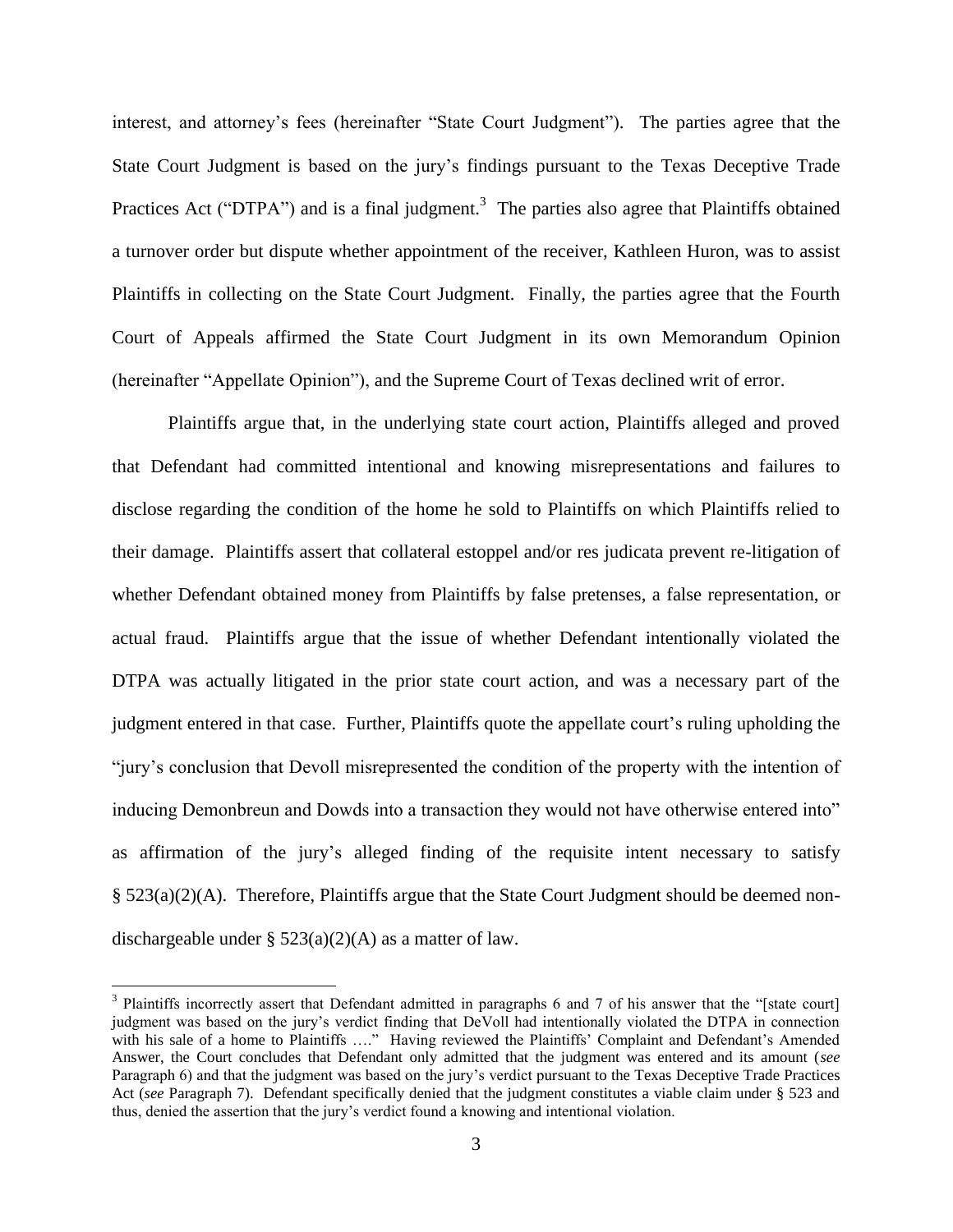Defendant argues that summary judgment may not be granted for several reasons. First, Defendant has pled the affirmative defense of payment and asserts that the debt is no longer in existence because the judgment has been satisfied. Second, Defendant argues that collateral estoppel does not apply to this dischargeability claim because the State Court Judgment and jury findings are silent as to which of the DTPA laundry list items were found to be violated and the question of intent is embodied only in a question that could alternatively apply to acts or practices that do not constitute grounds for non-dischargeability under  $\S$  523(a)(2)(A). Third, Defendant argues that the appellate court did not find that the judgment was supported by sufficient evidence of Defendant's intent to defraud. Rather, the appellate court determined only that the evidence was sufficient to support the jury's findings. Defendant argues that the judgment contains no findings of actual fraud and that the jury charge and answers thereto do not constitute a finding of fraud or intent to defraud. Therefore, Defendant argues that material issues of fact remain to be litigated and request denial of Plaintiffs' Motion for Summary Judgment.

#### **ANALYSIS**

### **I. Summary Judgment Standard**

Summary judgment is appropriate "if the pleadings, depositions, answers to interrogatories, and admissions on file, together with the affidavits, if any, show that there is no genuine issue as to any material fact and that the moving party is entitled to a judgment as a matter of law." Fed. R. Civ. P. 56(c); *Celotex Corp. v. Catrett*, 477 U.S. 317, 322 (1986). Bankruptcy Rule 7056 applies Rule 56(c) of the Federal Rules of Civil Procedure to adversary proceedings. If summary judgment is appropriate, the Court may resolve the case as a matter of law. *Celotex Corp.*, 477 U.S. at 323; *Blackwell v. Barton*, 34 F.3d 298, 301 (5th Cir. 1994).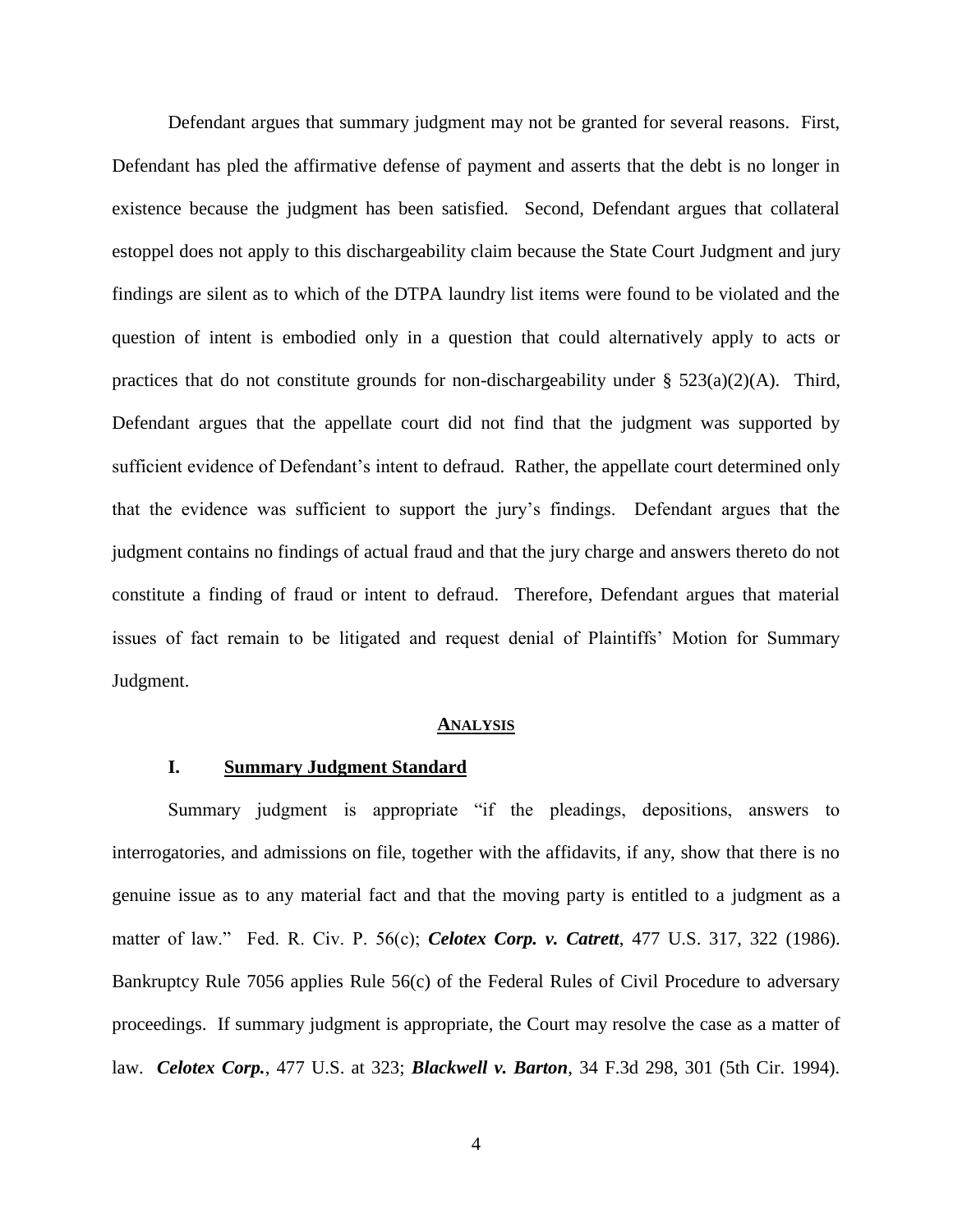The Fifth Circuit has stated "[t]he standard of review is not merely whether there is a sufficient factual dispute to permit the case to go forward, but whether a rational trier of fact could find for the non-moving party based upon evidence before the court." *James v. Sadler*, 909 F.2d 834, 837 (5th Cir. 1990) (citing *Matsushita Elec. Indus. Co., Ltd. v. Zenith Radio Corp.*, 475 U.S. 574, 586 (1986)).

To the extent that the non-moving party asserts the existence of factual disputes, the evidence offered by the non-moving party to support those factual contentions must be of sufficient quality so that a rational fact finder might, at trial, find in favor of the non-moving party. *Matsushita,* 475 U.S. at 585–87 (1986) (non-moving party "must do more than simply show that there is some metaphysical doubt as to material facts"); *Anderson v. Liberty Lobby, Inc.*, 477 U.S. 242, 249–50 (1986) ("adverse party's response . . . must set forth specific facts showing that there is a genuine issue for trial"). If the record "taken as a whole, could not lead a rational trier of fact to find for the non-moving party, then there is no genuine issue for trial." *LeMaire v. Louisiana*, 480 F.3d 383, 390 (5th Cir. 2007).

In determining whether a genuine issue of material fact exists, the nonmoving party must respond to a proper motion for summary judgment with specific facts demonstrating that such genuine issue exists. A genuine issue of material fact is not raised by mere conclusory allegations or bald assertions unsupported by specific facts. *Leon Chocron Publcidad Y Editoria, S.A. v. Jymm Swaggart Ministries*, 990 F.2d 1253 (5th Cir. 1993). The formula does not vary were the plaintiff challenges the defendant's affirmative defense in its summary judgment. *Exxon Corp. v. Oxxford Clothes, Inc.*, 109 F.3d 1070, 1075 (5th Cir. 1997). Defendant must still "present admissible evidence legally sufficient to sustain a finding favorable to [the defendant] … on each element of that defense." *Id.* (citing *Crescent Towing & Salvage*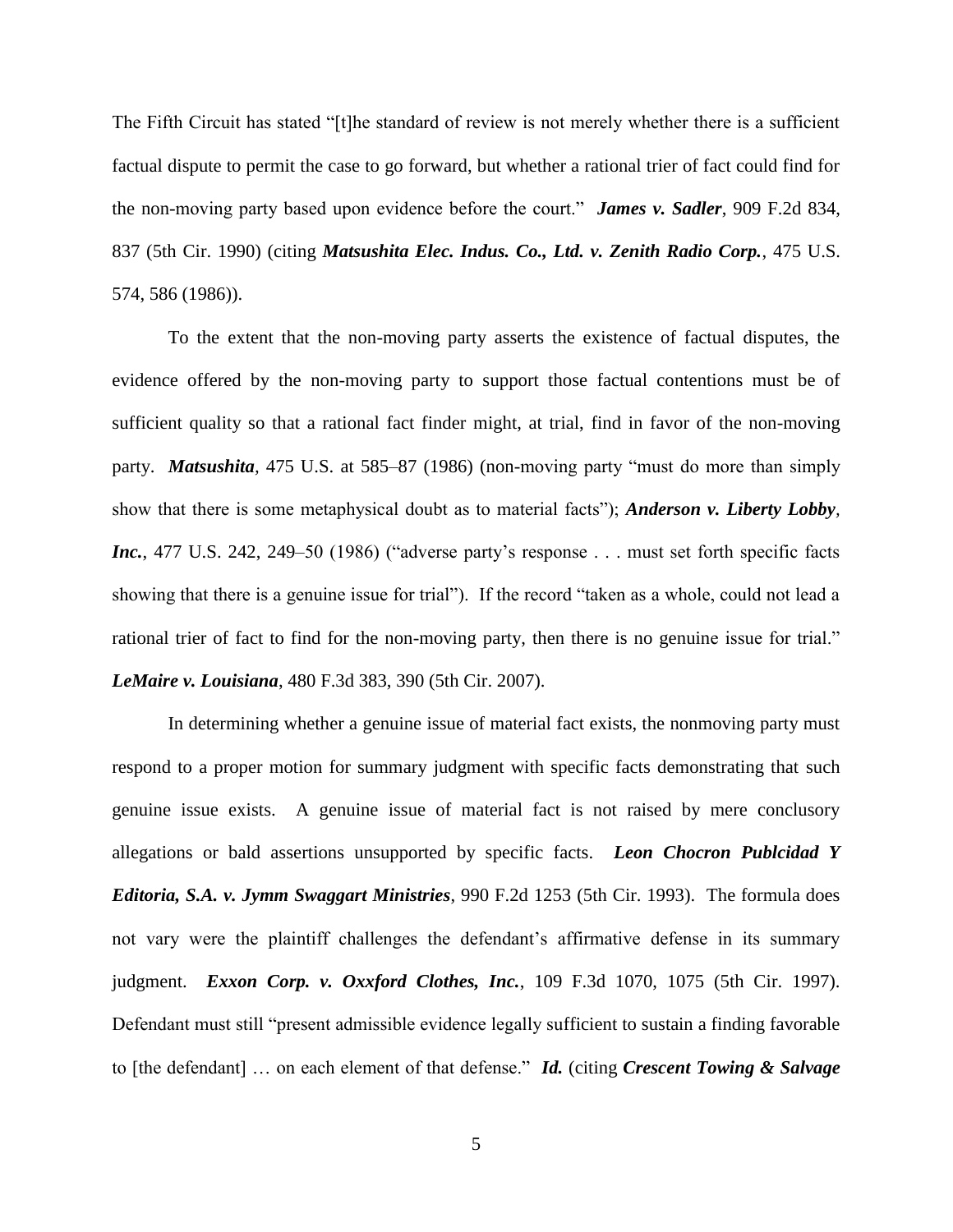*Co. v. M/V Anax*, 40 F.3d 741, 744 (5th Cir. 1994)).

## **II. The Doctrine of Collateral Estoppel Bars Re-Litigation of Fraud Under § 523(a)(2)(A)**

"A debtor in a proceeding to determine the non-dischargeability of a debt under section 523(a) may invoke the doctrine of collateral estoppel to bar re-litigation of factual and legal issues that were actually litigated and determined in a prior state court proceeding." *In re Horne*, 2011 WL 3550473, \*4 (Bankr. W.D. Tex. Feb. 2, 2011) (citing *Grogan v. Garner*, 498 U.S. 279, 285, n. 11 (1991); *RecoverEdge, LP v. Pentecost*, 44 F.3d 1284, 1295 (5th Cir. 1995)). Under the doctrine of collateral estoppel or issue preclusion, "when an issue of ultimate fact has once been determined by a valid and final judgment, that issue cannot again be litigated between the same parties in any future lawsuit." *RecoverEdge*, 44 F.3d at 1290 (quoting *Ashe v. Swenson*, 397 U.S. 436, 443 (1970)). In determining the preclusive effect of a state court judgment, the bankruptcy court must apply the rules of preclusion from the state where the judgment was rendered. *Plunk v. Yaquinto (In re Plunk)*, 481 F.3d 302, 307 (5th Cir. 2007). Under Texas law, the party seeking to invoke collateral estoppel must establish: "(1) the facts sought to be litigated in the second action were fully and fairly litigated in the first action; (2) those facts were essential to the judgment in the first action; and (3) the parties were cast as adversaries in the first action. *Mann v. Old Republic Nat. Title Ins. Co.*, 975 S.W.2d 347, 350 (Tex. App.—Houston 1998, no pet.).

Additionally, in the context of a non-dischargeability action, the federal test for collateral estoppel must also be considered. *RecoverEdge*, 44 F.3d at 1290 (citing *Agrilectric Power Partners, Ltd. v. Gen. Elec. Co.*, 20 F.3d 663, 664 (5th Cir. 1994)). Under federal law, the following three elements must be met in order for collateral estoppel to apply: "(1) the issue at stake must be identical to the one involved in the prior action; (2) the issue must have been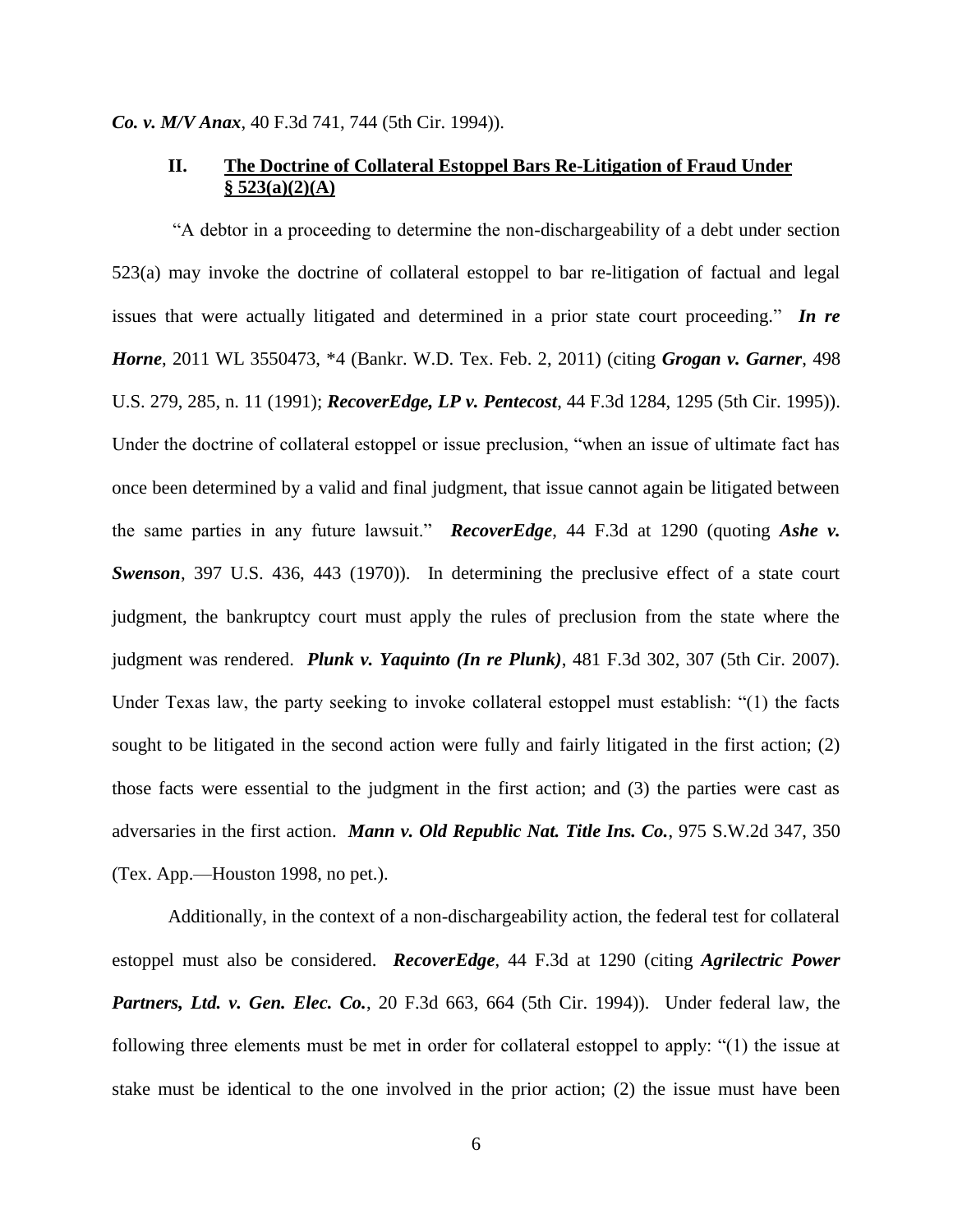actually litigated in the prior action; and (3) the determination of the issue in the prior action must have been a necessary part of the judgment in that earlier action." *Id.* at 1290. "Collateral estoppel will apply in a second proceeding that involves separate claims if the claims involve the same issue … and the subject matter of the suits may be different as long as the requirements for collateral estoppel are met." *Id.* at 1290–91(citing *Midwest Mech. Contractors, Inc. v. Commonwealth Constr. Co.*, 801 F.2d 748, 751 (5th Cir. 1986); *United States v. Shanbaum*, 10 F.3d 305, 311 (5th Cir. 1994)). Collateral estoppel will not apply where a second action involves application of a different legal standard than the first, even if the factual setting is the same. *Id.* at 1291.

## *i. Review of Elements Necessary to Prevail Under § 523(a)(2)(A)*

Under § 523(a)(2)(A), debts "for money, property, services, or an extension, renewal, or refinancing of credit" are not dischargeable if the debt was "obtained by false pretenses, a false representation, or actual fraud." In the Fifth Circuit, "different, but somewhat overlapping, elements of proof for  $\S 523(a)(2)(A)$  actual fraud, as opposed to false pretenses/representation" are applied. *AT&T Universal Card Servs. v. Mercer (In re Mercer)*, 246 F.3d 391, 403 (5th Cir. 2001). The Fifth Circuit requires that "[a] creditor must prove the debtor's intent to deceive in order to obtain a non-dischargeability judgment under […] § 523(a)(2)(A)." *Friendly Fin. Serv.—Eastgate v. Dorsey (In re Dorsey)*, 505 F.3d 395, 399 (5th Cir. 2007). In order to succeed under §  $523(a)(2)(A)$ , a creditor must prove (1) that the debtor made a representation; (2) that the debtor knew was false; (3) that the debtor made with the intent to deceive the creditor; (4) that the creditor actually and justifiably relief upon; and (5) that the creditor sustained a loss as a "proximate result" of its reliance. *Gen. Elec. Capital Corp. v. Acosta (In re Acosta)*, 406 F.3d 367, 372 (5th Cir. 2005) (citing *Mercer*, 246 F.3d at 403).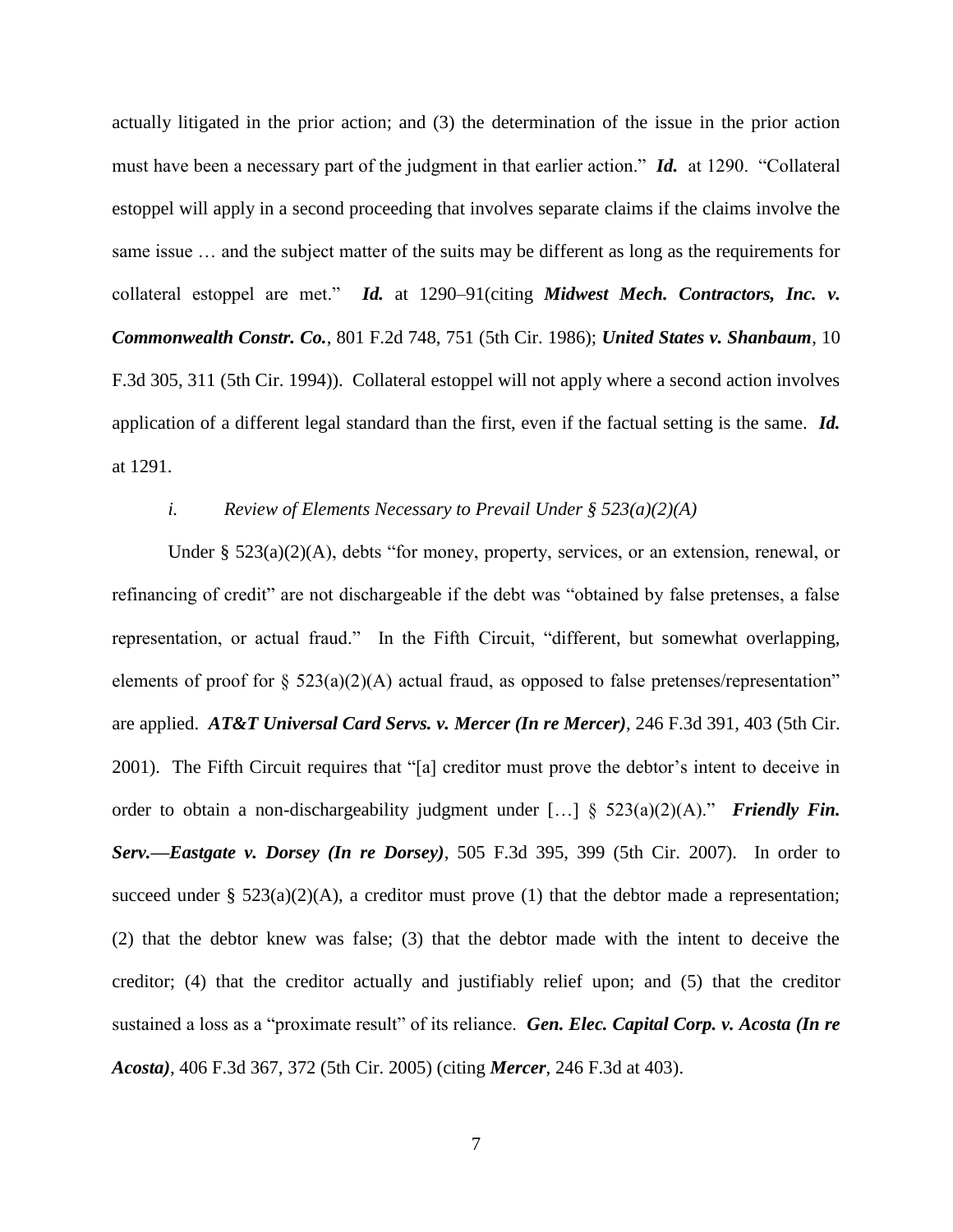#### *ii. Analysis of the State Court Judgment and Jury Findings*

In the State Court Judgment, the jury charge contained the following relevant questions:

Question 1: Did Norris J. DeVoll engage in any false, misleading, or deceptive act or practice that Rebecca Demonbreun and William Dowds relied on to their detriment and that was a producing cause of damages to Rebecca Demonbreun and William Dowds?

PRODUCING CAUSE means a cause that was a substantial factor in bringing about the damages, if any, and without which the damages would not have occurred. There may be more than on producing cause.

FALSE, MISLEADING, or DECEPTIVE ACT OR PRACTICE means any of the following:

- A. Failing to disclose information about the properties in question that was known by Norris J. DeVoll at the time of the transaction with the intention to induce Rebecca Demonbreun and William Dowds into a transaction they would not have entered into if the information had been disclosed;
- B. Misrepresenting that the properties in question were of a particular standard, quality, or grade, if they are of another; or
- C. Misrepresenting that the properties in question had characteristics, uses or benefits which they do not have.

ANSWER "Yes" or "No"

We, the jury answer: Yes

Question 2: Did Norris J. DeVoll engage in any unconscionable action or course of action that was a producing cause of damages to Rebecca Demonbreun and William Dowds?

An unconscionable action or course of action is an act or practice that, to a consumer's detriment, takes advantage of the lack of knowledge, ability, experience, or capacity of the consumer to a grossly unfair degree.

ANSWER "Yes" or "No"

We, the jury answer:  $Yes$ </u>

If your answer to Questions 1 or 2 is "Yes," then answer the following question. Otherwise, do not answer the question.

Question 3: Did Norris J. Devoll engage in any such conduct knowingly and/or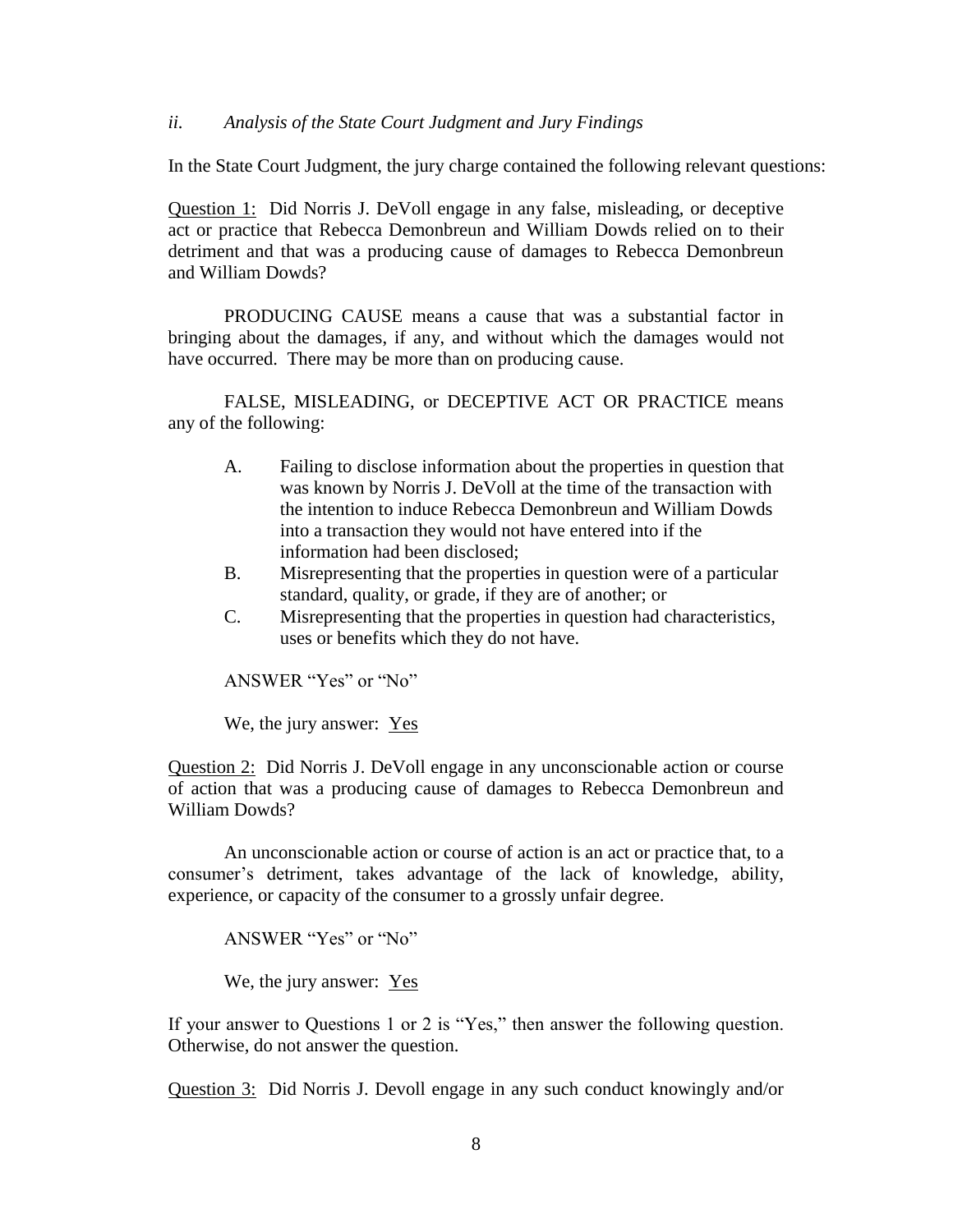intentionally?

"Knowingly" means actual awareness, at the time of the conduct, of the falsity, deception, or unfairness of the conduct in question. Actual awareness may be inferred where objective manifestations indicate that a person acted with actual awareness.

"Intentionally" means actual awareness of the falsity, deception, or unfairness of the conduct in question, coupled with the specific intent that the consumer act in detrimental reliance on the falsity or deception or detrimental ignorance of the unfairness. Specific intent may be inferred where objective manifestations indicate that a person acted with such flagrant disregard of prudent and fair business practices that the person should be treated as having acted intentionally. In answering this question, consider only the conduct that you have found was a producing cause of damages to Rebecca Demonbreun and William Dowds.

Knowingly:

Answer: Yes

Intentionally:

Answer: Yes

The judgment itself merely states that it is entered "[p]ursuant to the jury's findings of liability and damages under the Deceptive Trade Practices Act …" and does not make any statement regarding Defendant's intent.

Here, the Court agrees with Defendant and finds that the State Court Judgment and jury findings do not definitively address the question whether debtor made representations with the intent to deceive the creditor. There are two instances in the jury instructions where Defendant's intent is implicated. First, in the definition of "false, misleading or deceptive act or practice," Question 1 provides a requirement in subsection "A" that Defendant's failure to disclose be done with "the intention to induce." Subsection "A," however, is only one of three *options* to define a "false, misleading or deceptive act or practice" given. As such, the jury could have reached their affirmative answer by finding that Defendant satisfied one of the definitions under subsections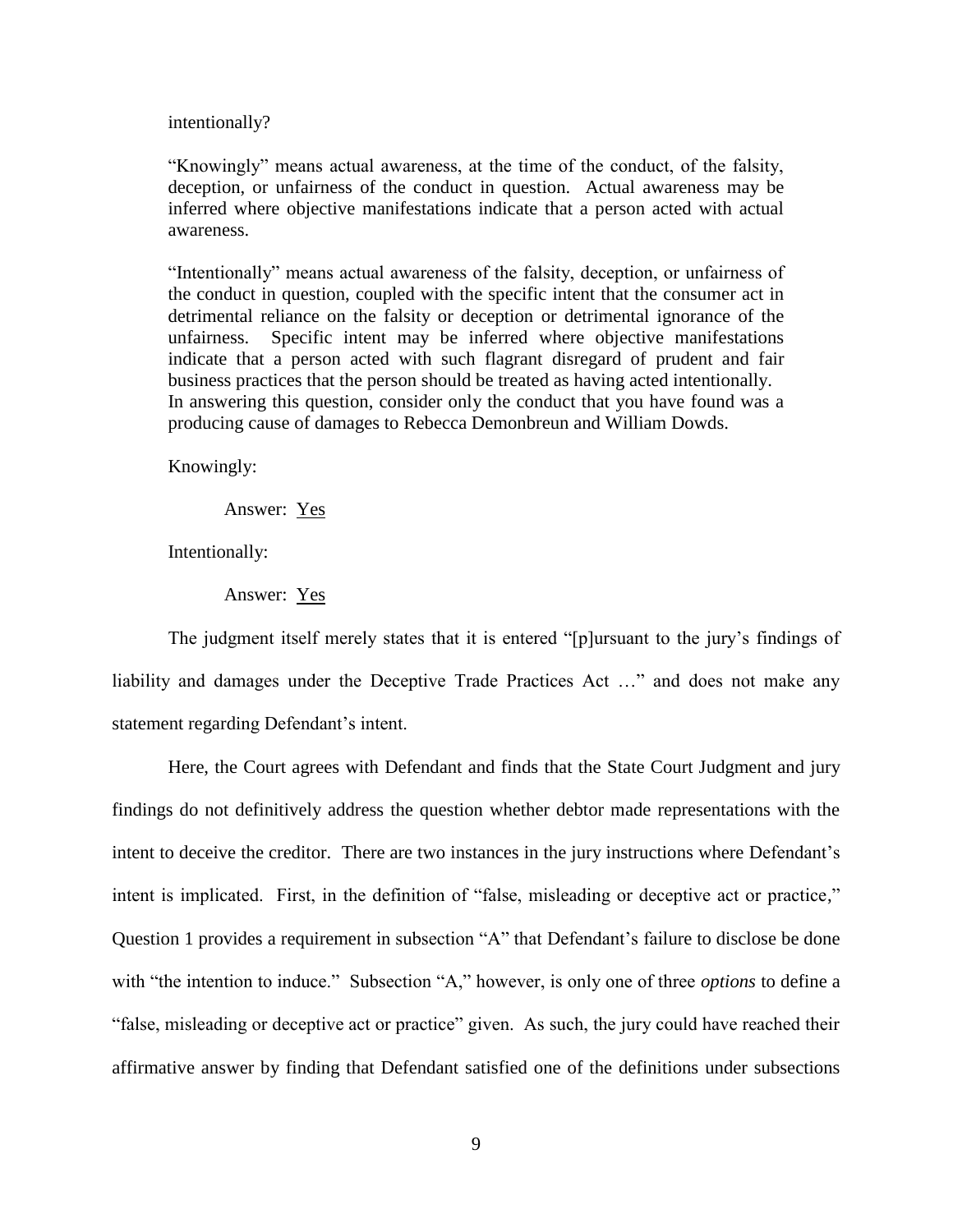"B" or "C"—neither of which includes a scienter requirement. Second, Question 3 required the jury to determine whether Defendant engaged in "any such conduct knowingly and/or intentionally." Question 3, however, asks the jury to consider affirmative answers to Questions 1 *or* 2 and does not ask the jury whether they find Defendant acted knowingly or intentionally in committing a "false, misleading or deceptive act or practice" or in committing "any unconscionable act or course of action."

This case and the jury instructions provided are nearly identical to those recently considered by Judge Bohm in the Southern District of Texas in his opinion *Gilbert v. Dang (In re Anh Van Dang*), in which Judge Bohm determine that a DTPA violation based on "an unconscionable course of action does *not* satisfy the elements of § 523(a)(2)(A)." 2015 WL 6689316 (Bankr. S.D. Tex. October 30, 2015) (c*iting In re Bairrington*, 183 B.R. 754 (Bankr. W.D. Tex. 1995) ("intent to deceive the consumer is not required in order to maintain a cause of action for unconscionable conduct …")). In *In re Anh Van Dang*, ultimately, the court found that because the jury and state trial court had "rigorously considered" the issue of fraud as defined by §  $523(a)(2)(A)$ , an exception to the general rule that multiple or alternative determinations do not permit collateral estoppel to foreclose the § 523(a)(2)(A) litigation applied and the judgment at issue was found non-dischargeable. Here, if we look only to the State Court Judgment and jury findings, there is no indication that the jury rigorously considered the issue of fraud. The law of this case, however, does not end with the State Court Judgment and jury findings. Rather, the jury's findings and the judgment were appealed to the Fourth Court of Appeals.

#### *iii. Analysis of Appellate Court Opinion*

The Fourth Court of Appeals' Memorandum Opinion affirming the jury's findings and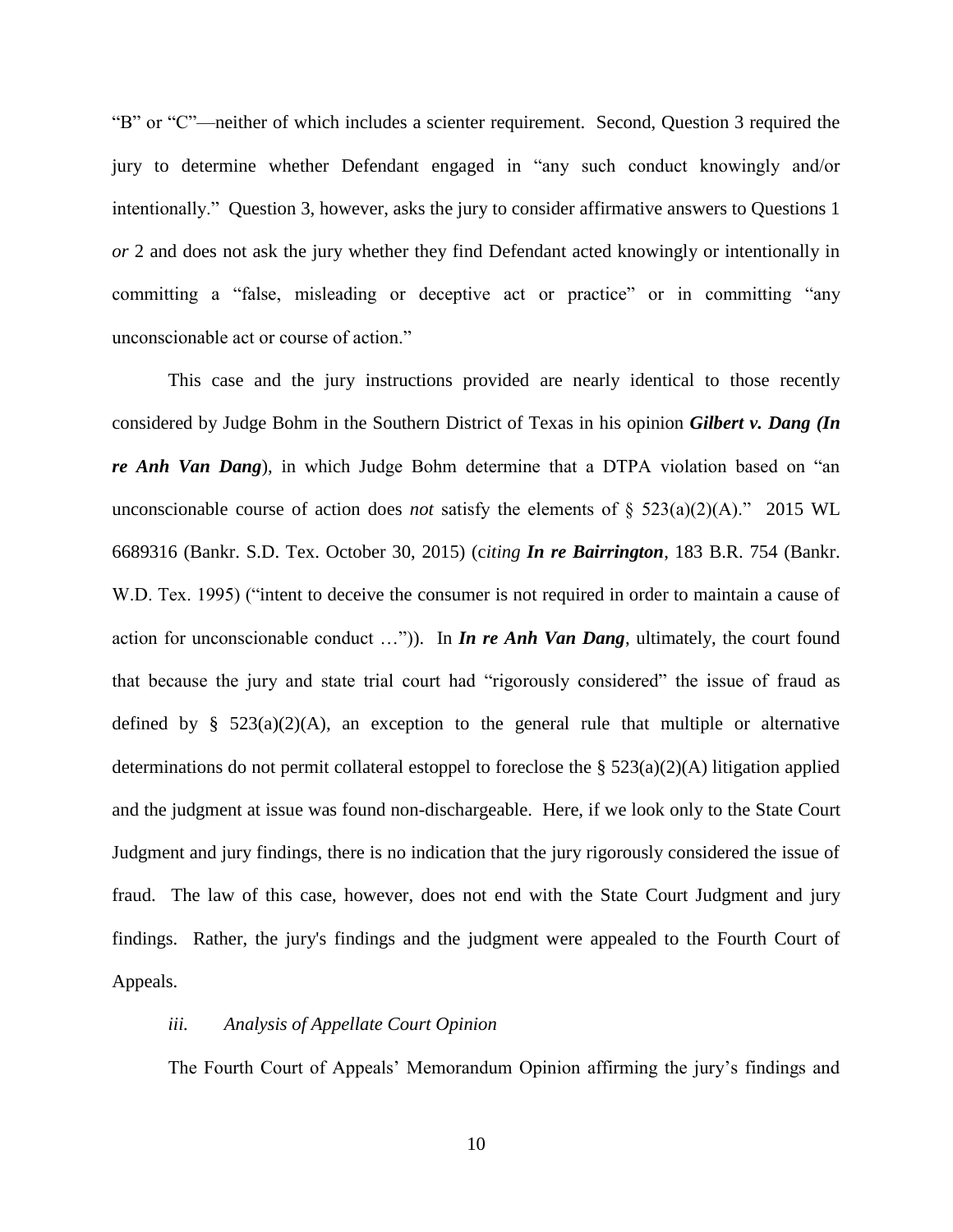judgment of the trial court is submitted as summary judgment evidence by Plaintiffs and may be found at *Devoll v. Demonbreun*, 2012 WL 983107 (Tex. App.—San Antonio March 12, 2012, pet. denied) (hereinafter cited as "Appellate Opinion"). At the appellate level, Defendant challenged whether the causation element to recover under the DTPA had been met by asserting that the existence of an "as is" clause in the residential sales contract between the parties negated causation.

The appellate court reviewed the "legal questions that rest on a factual basis *de novo*, while affording deference to the jury's fact findings." Appellate Opinion, at  $*4$  (citations omitted). In its analysis, the appellate court cited to Texas Supreme Court precedent stating that "[a] buyer is not bound by an agreement to purchase something 'as is' that he is induced to make because of a fraudulent representation or concealment of information by the seller." *Id.* at \*5 (quoting *Prudential Ins. Co. v. Jefferson Assocs., Ltd.*, 896 S.W.2d 156, 162 (Tex. 1995)).

Thus, in considering whether the jury's findings were sufficient to uphold the judgment, the appellate court was required to determine whether the evidence supported a finding of fraud. In other words, if the "as is" clause negated the causation element of the DTPA claim, then it was implied that Defendant had not made fraudulent misrepresentations. Conversely, if the "as is" clause was not found to negate causation so that the DTPA claim was successful, then it must be implied that Defendant's fraudulent misrepresentations rendered the "as is" clause unenforceable.

Here, the appellate court "examine[d] the evidence to determine whether DeVoll made any fraudulent representations to Demonbreun and Dowds in order to induce them to enter into the 'as is' agreement." Appellate Opinion, at \*7. The appellate court then recited the following elements of fraud under Texas law: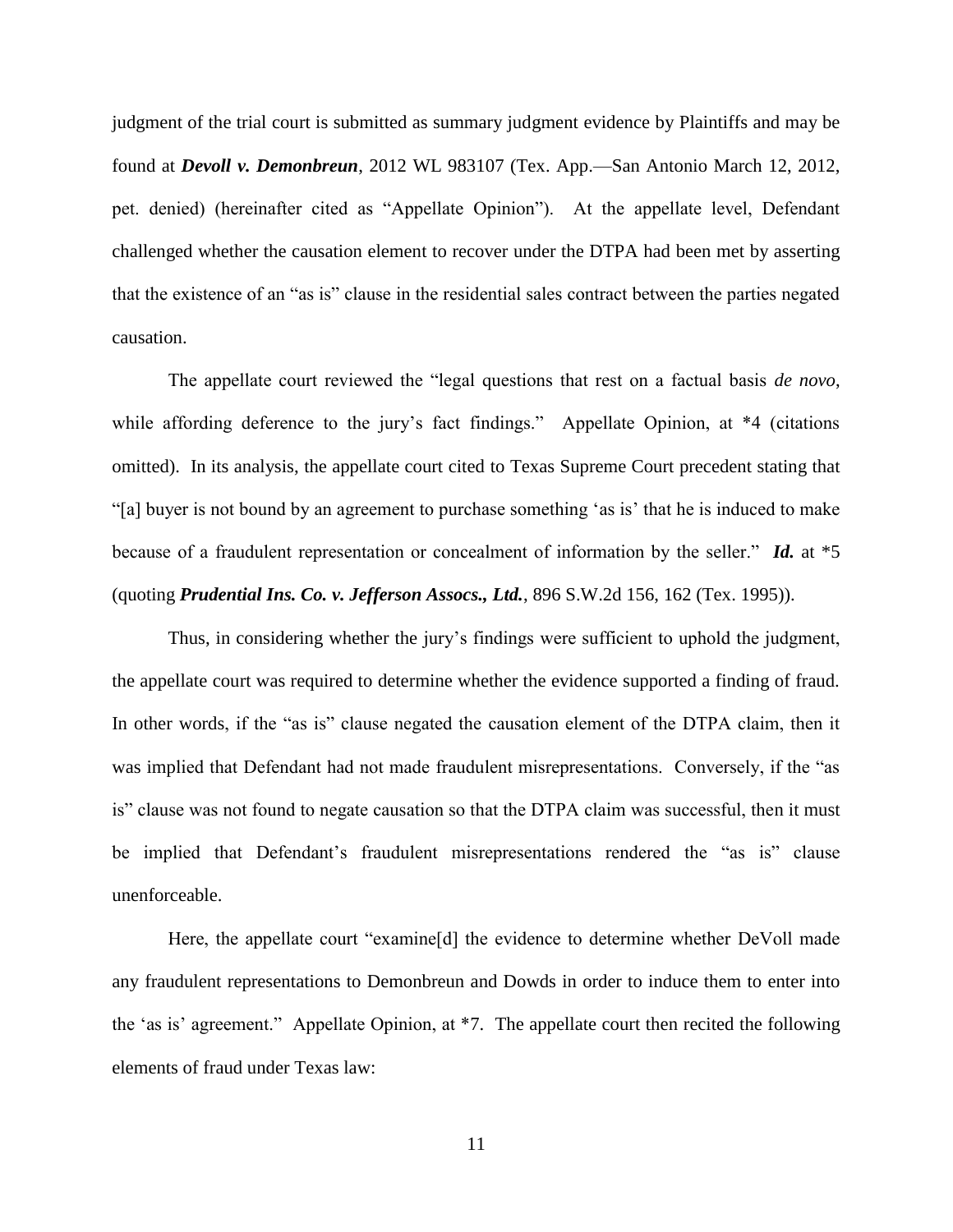(1) that a material representation was made; (2) the representation was false; (3) when the representation was made, the speaker knew it was false or made it recklessly without any knowledge of the truth and as a positive assertion; (4) the speaker made the representation with the intent that the other party should act upon it; (5) the party acted in reliance on the representation; and (6) the party thereby suffered injury.

#### *Id.* (quoting *Italian Cowboy Partners, Ltd. v. Prudential Ins. Co. of Am.*, 341 S.W.3d 323, 337

(Tex. 2011) [citations omitted]). Looking at the evidence presented at trial in the light most

favorable to the jury's findings, the appellate court ultimately concluded:

[T]here is evidence to support the jury's conclusion that DeVoll misrepresented the condition of the property *with the intention of inducing* Demonbreun and Dowds into a transaction they would not have otherwise entered into. Because DeVoll had superior knowledge of the house's condition, including knowledge that certain repairs had been made or attempted, his statement that there was nothing wrong with the house amounted to a fraudulent misrepresentation.

Appellate Opinion, at \*8 (emphasis added). Therefore, the appellate court concludes that the "as

is" clause of the parties' agreement did not negate causation as a matter of law.

In comparing the elements of  $\S$  523(a)(2)(A) and the elements of fraud affirmed by the appellate court, this Court finds that the doctrine of collateral estoppel applies and bars this Court from re-litigating the issue of fraud or overruling the determination of the state appellate court. First, the Appellate Opinion establishes that Defendant made a representation in that it concludes he made a statement regarding the condition of the house. Second, the Appellate Opinion establishes that the Defendant knew such representation was false because he had knowledge of the condition of the house—including knowledge of what repairs had been made or attempted. Third, the Appellate Opinion establishes that Defendant made the representation with the intent to deceive Plaintiffs because he made the representation with the intention of inducing Plaintiffs into the transaction. Fourth, the Appellate Opinion and the State Court Judgment establish that Plaintiffs actually and justifiably relied upon Defendant's representation regarding the house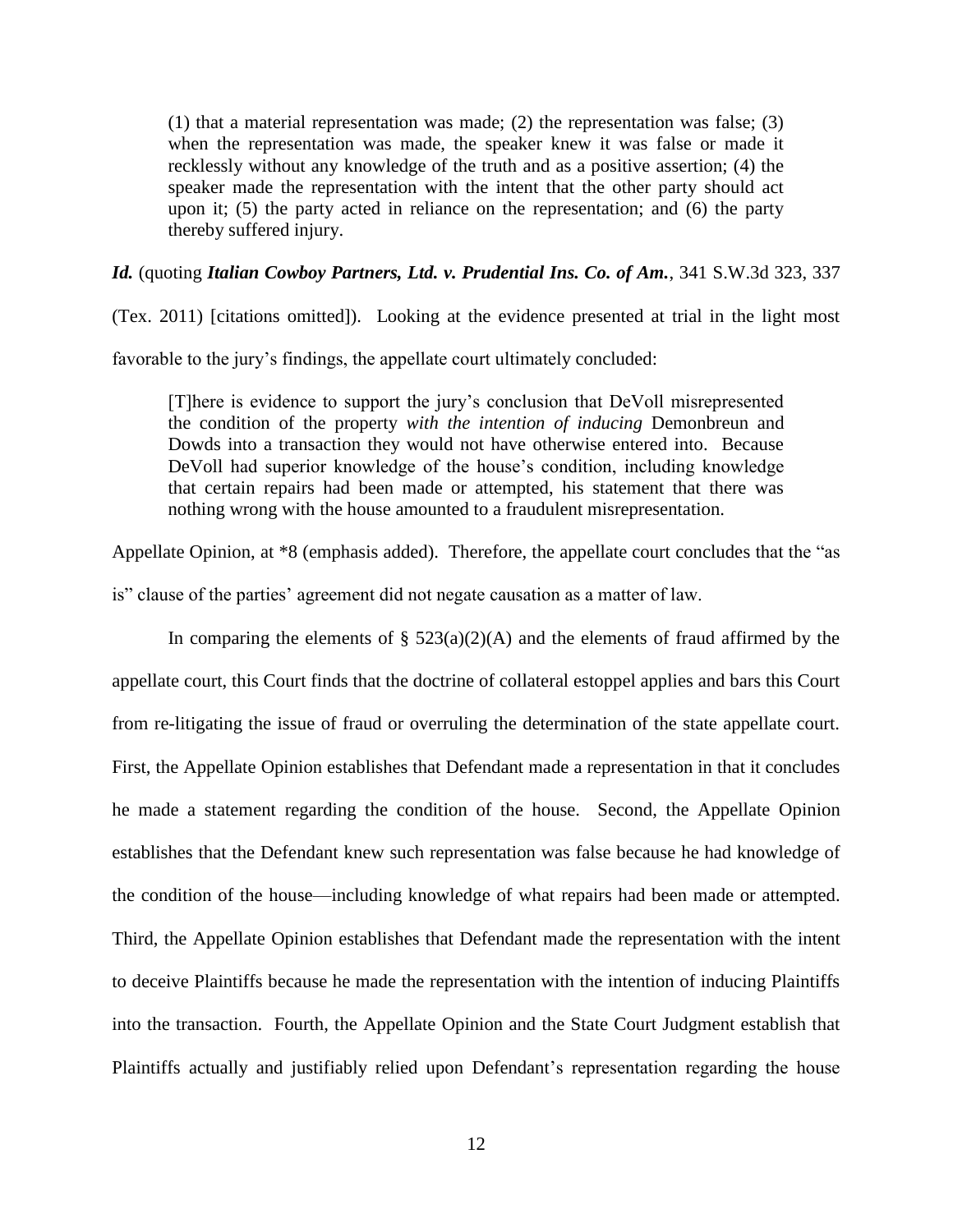because Plaintiffs would not have entered into the transaction otherwise. Lastly, the Appellate Opinion and State Court Judgment establish that Plaintiffs sustained a loss as a "proximate result" of its reliance because the "producing cause" of the Plaintiffs' damages was Defendant's misrepresentation. Therefore, all five elements required for a finding of non-dischargeability under  $\S$  523(a)(2)(A) were sufficiently supported by evidence in the jury's findings and explicitly affirmed by the appellate court.

Under the doctrine of collateral estoppel, Plaintiffs have shown that the elements under Texas law are met because: (1) the facts of the dischargeability action relating to the establishment of fraud were fully and fairly litigated in the state court action; (2) those facts relating to the establishment of fraud were essential to the state court judgment; and (3) the parties in this dischargeability action are the same as in the state court action relating to the establishment of fraud. Under federal law governing the doctrine of collateral estoppel, Plaintiffs have shown that all three elements are met because: (1) the issue at stake in the dischargeability action as it relates to the establishment of fraud is identical to what the appellate court considered in the state court action; (2) the issue of fraud was actually litigated in the state court action; and (3) the determination of the fraud issue was a necessary part of the judgment in the state court action. The Court will point out that, without establishment of fraud as it relates to the "as is" clause at issue in the state court action, the DTPA claim would not have been successful because causation could not have been proven. Therefore, a finding of fraud although implicit at the jury findings level—was a necessary part of the judgment so that the appellate court had to find sufficient evidence of fraud to support the jury's findings.

As such, the Court finds that the issue of establishment of fraud under  $\S$  523(a)(2)(A) is subject to the doctrine of collateral estoppel and this Court will not re-litigate what has already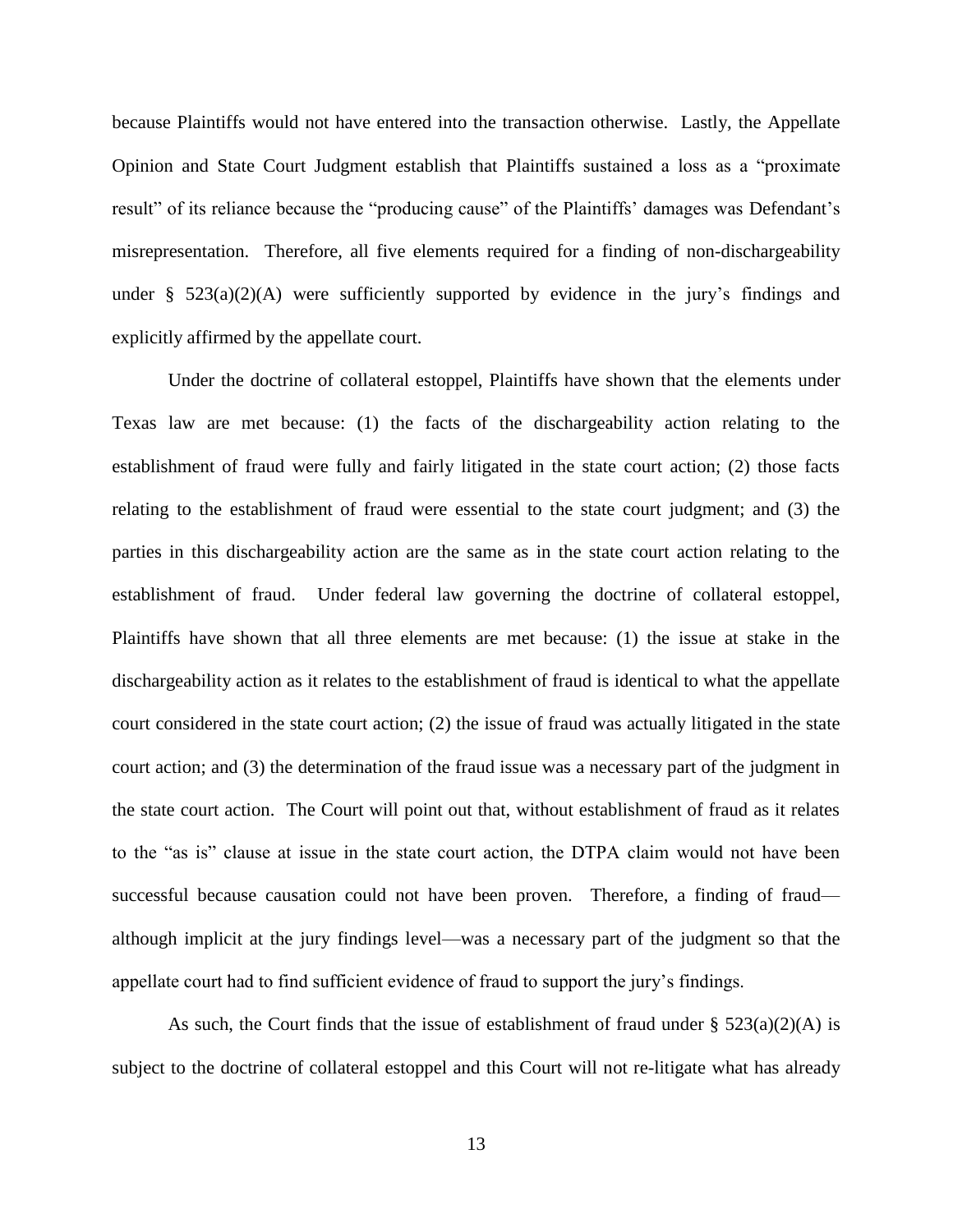been decided in the state court action. Plaintiffs' Motion for Summary Judgment should be granted in respect to the establishment of fraud under §  $523(a)(2)(A)$ .<sup>4</sup>

# **III. A Material Issue of Fact Remains Regarding Defendant's Affirmative Defense of Payment**

Defendant asserts that, in addition to satisfying the elements for a discharge exception under § 523(a), Plaintiffs must establish they have a valid debt. Defendant directs this Court to *In re August*, 448 B.R. 331, 346–47 (Bankr. E.D. Pa. 2010), which provides that there are two requirements to maintain a  $\S$  523(a) action: (1) a valid debt; and (2) satisfaction of the elements for a discharge exception under  $\S$  523(a). In the Fifth Circuit, however, the requirement of a valid debt to proceed with a § 523(a) action is an issue of standing. *See In re Vahlsing*, 829 F.2d 565 (5th Cir. 1987) (holding that a plaintiff whose claim had been dismissed is not a creditor and therefore, lacks standing to object to debtor's discharge under § 727(c)(1)); *see also In re Smith*, 2006 WL 2087830, \*2–3 (Bankr. S.D. Tex. July 11, 2006) (holding that the reasoning of *In re Vahlsing* would apply to a plaintiff's standing in an objection to dischargeability under § 523(a)); *see also In re Davis*, 194 F.3d 570, 573 (5th Cir. 1999) ("The only requirement for standing to bring a nondischargeability action … is that the action must be brought by a creditor.").

A creditor is an "entity that has a claim against the debtor that arose at the time of or

<sup>&</sup>lt;sup>4</sup> In its Response to Plaintiffs' Reply to Defendant's Response (ECF No. 27), Defendant brings to the Court's attention the case of *Huskey Int'l Electrs., Inc. v. Ritz*, 787 F.3d 312 (5th Cir. 2015), which has been granted certiorari by the United States Supreme Court (Docket No. 15-145). Defendant asserts that the Fifth Circuit Court of Appeal's opinion narrowed the fraud requirement of a dischargeability claim brought pursuant to § 523 and found that exceptions to discharge should be construed narrowly and in favor of debtors' interest in a fresh start. The Court agrees that the Fifth Circuit Court of Appeals did narrow the category of cases that may fall under § 523(a)(2)(A)'s dischargeability exception for actual fraud but finds that the *Ritz* opinion does not change this Court's analysis. The *Ritz* opinion answered the question whether a representation is necessary to trigger § 523(a)(2)(A)'s "actual fraud" exception to discharge. Thus, the Fifth Circuit Court of Appeals in *Ritz* was determining the scope of the elements required under §  $523(a)(2)(A)$ . Here, there is no question that the express requirements of  $\S 523(a)(2)(A)$  are met by the appellate court's finding of sufficient evidence and the jury's findings accompanying the State Court Judgment. There is no "fraud implied by law" implicated in this case; a finding of actual or positive fraud was necessary for enforceability of the "as is" clause to be negated.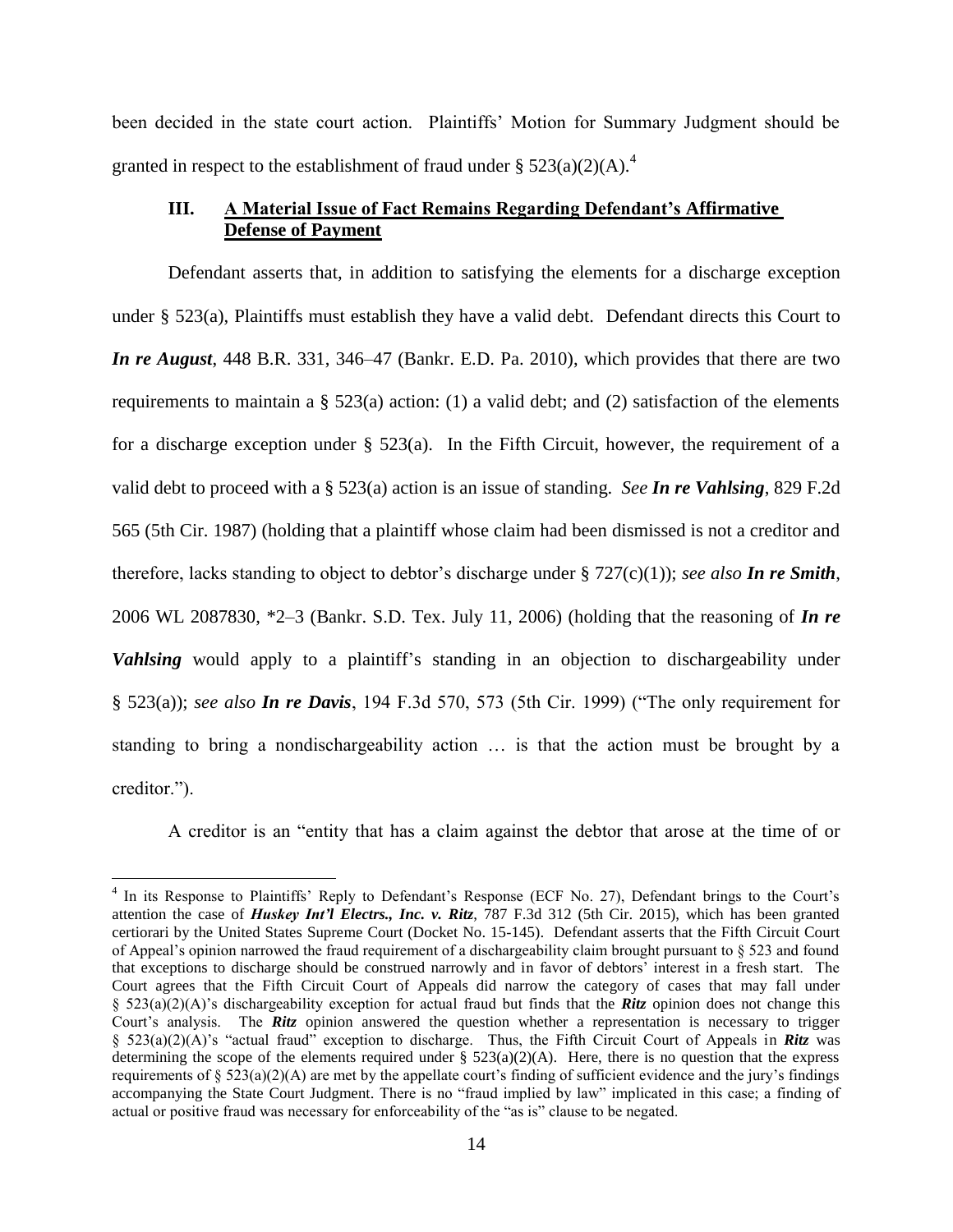before the order for relief concerning the debtor."  $\S$  101(10)(A). A claim is a "right to payment, whether or not such right is reduced to judgment...."  $\S$  101(5)(A). Thus, if payment of the judgment has not been made in full, Plaintiffs in this case are creditors with standing to pursue their § 523(a) action. If, however, payment of the judgment was made in full prior to the date of the order for relief, Plaintiffs do not have a claim and do not have standing to maintain their § 523(a) action. Here, although the Court has determined that the State Court Judgment would be non-dischargeable under § 523(a)(2)(A), Plaintiffs must still prove that they have a valid debt because Defendant has challenged Plaintiffs' standing through its affirmative defense of payment. If Plaintiffs do not have a valid debt pursuant to the State Court Judgment, their § 523(a)(2)(A) claim must be dismissed for lack of standing.<sup>5</sup>

In support of his assertion of payment, Defendant offers the following summary judgment evidence:

1. Affidavit of Defendant (Ex. D-1);

- 2. Order Appointing Receiver entered on April 11, 2012, in the state court case (Ex. D-2);
- 3. Plaintiffs' Amended Application for Turnover Relief and Appointment of Receiver filed on July 12, 2011, in the state court case (Ex. D-3);
- 4. Order for Turnover Relief entered on August 1, 2011, in the state court case (Ex.  $D-4$ :
- 5. Receiver's Report and Notice of Credit Against Judgment filed on July 10, 2013, in the state court case (Ex. D-5);
- 6. A document dated August 9, 2011, from the Bexar County Sheriff's Office detailing receipt of 5 items from Defendant pursuant to the Turnover Order (Ex.  $D-6$ ;

 $<sup>5</sup>$  The Court will note that there has not been a claim or objection to claim filed in this Chapter 7 case; nor has any</sup> party asked this Court to determine the extent of the debt owing on the State Court Judgment. As such, the only remaining issue for trial is whether a debt based on the State Court Judgment existed at the time of the Order for Relief. The Court will not determine whether partial satisfaction has been made.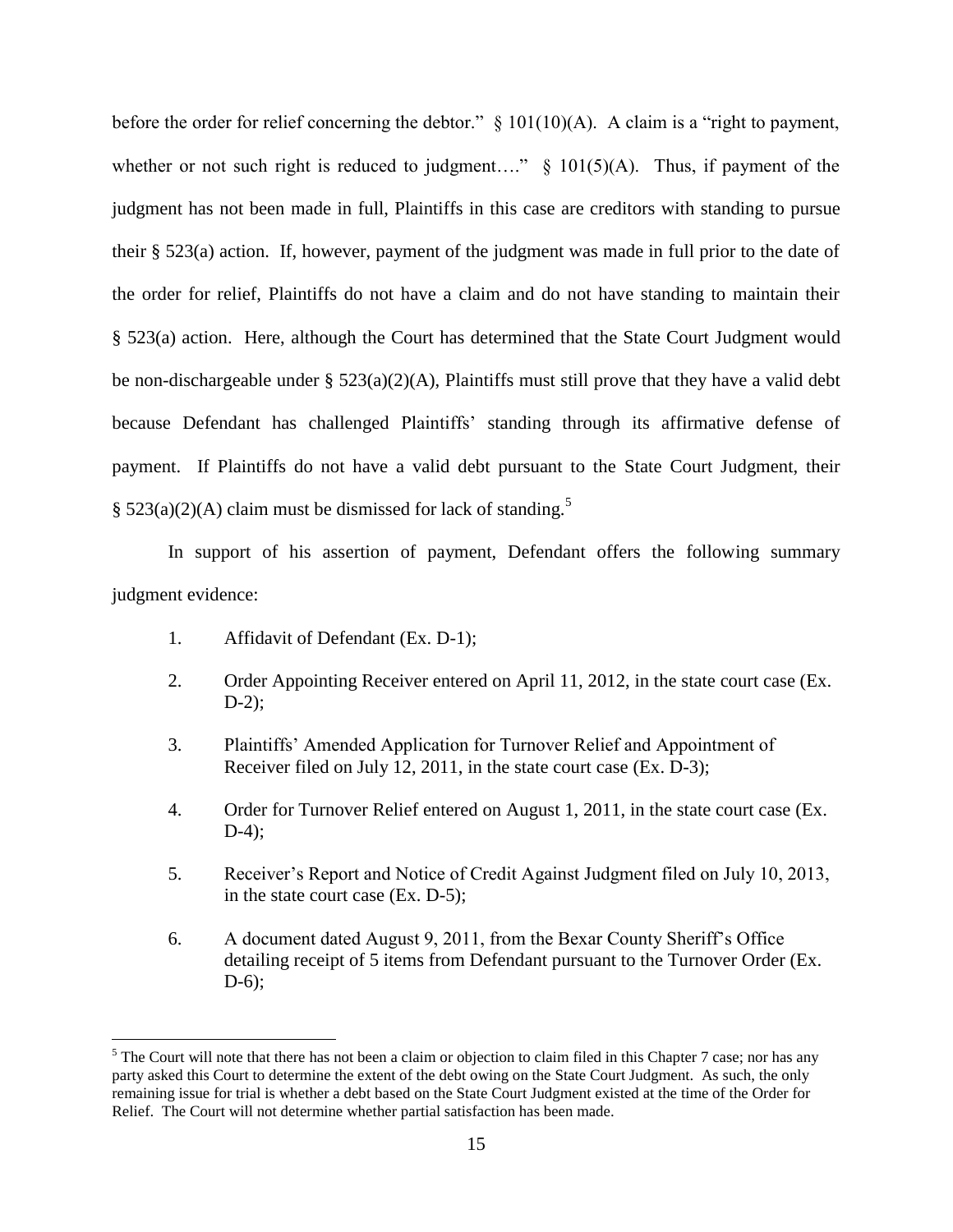- 7. A document dated October 4, 2011, purporting to show turnover of 8 items on October 6, 2011, pursuant to the Turnover Order (Ex. D-7); and
- 8. Plaintiffs' Third Amended Original Petition filed on August 5, 2009, in the state court case (Ex. D-8).

In regards to whether payment has been made, Plaintiffs offer summary judgment evidence in the form of the Affidavit of the Receiver, Kathleen A. Hurren, with attachments of the Order Appointing Receiver and Defendant's "Letter of Transmittal accompanying debtor's compliance with Plaintiff's SECOND Order for Turnover Relief Entered in the 408th District Court on August 1, 2011" [sic].

In examining the summary judgment evidence, the Court must examine the evidence in the light most favorable to the non-movant—in this case, the Defendant. Defendant has not moved for summary judgment on his affirmative defense of payment. Defendant must, however, offer some admissible evidence to sustain a finding that payment in full has been made so that Plaintiffs are no longer creditors under the state court judgment. The Court finds that, viewing the evidence in the light most favorable to non-movant, an issue of fact remains regarding whether the state court judgment has been fully satisfied. Both parties offer some evidence that turnover of property in compliance with a Turnover Order may have occurred, although there is a dispute as to the value of the properties turned over and whether certain properties were submitted at all. This is a fact issue that the Court will resolve at trial and shall accept evidence on the issue. For this reason, the Court declines to grant Plaintiffs' Motion for Summary Judgment on the issue of Defendant's affirmative defense of payment. The parties shall proceed to trial on the issue of payment alone.

#### **CONCLUSION**

For these reasons, it is ORDERED that Plaintiffs' Motion for Summary Judgment (ECF